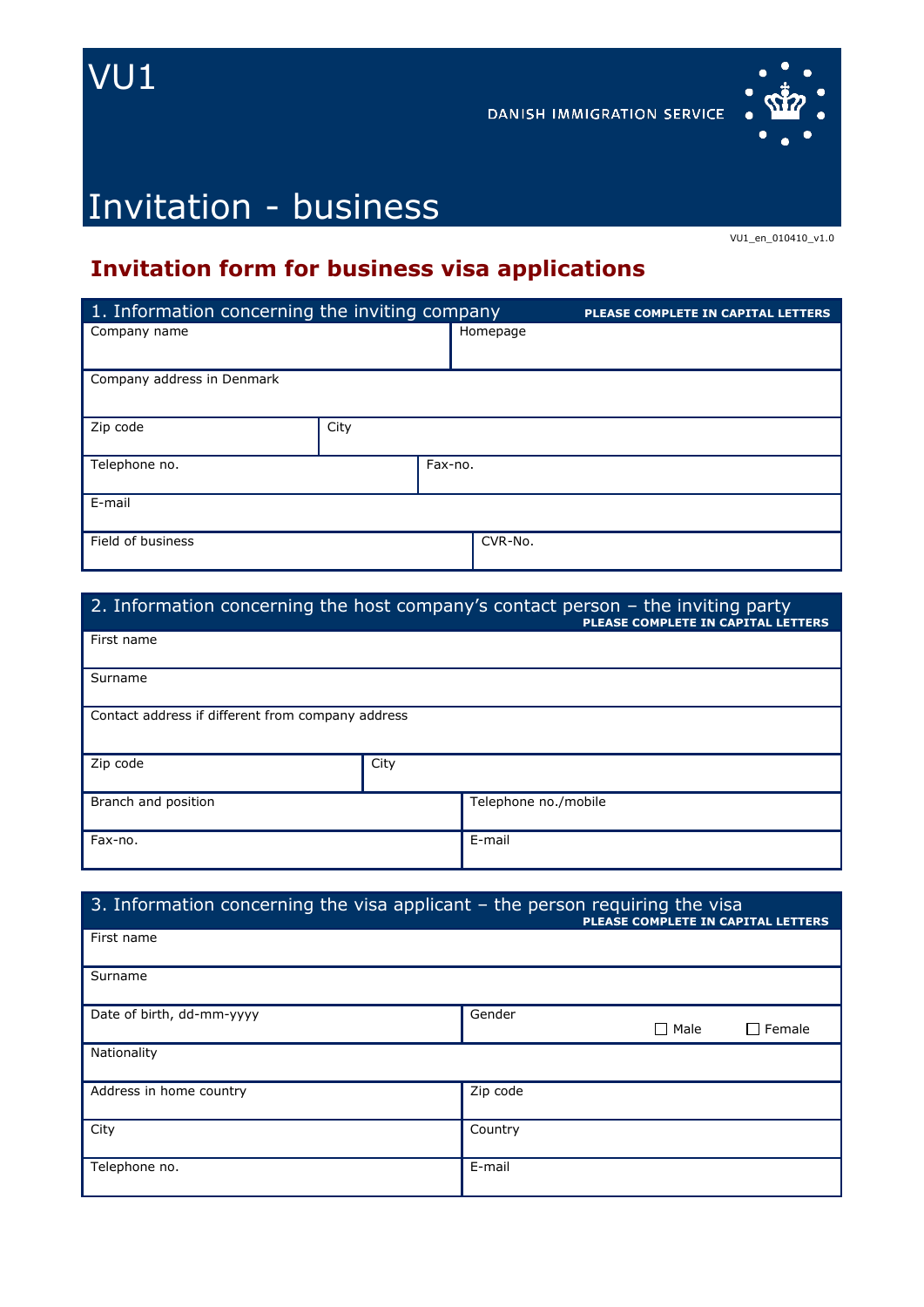

| 4. Information concerning the applicant's company                                 | PLEASE COMPLETE IN CAPITAL LETTERS |  |
|-----------------------------------------------------------------------------------|------------------------------------|--|
| Company name                                                                      | Homepage                           |  |
| Company address                                                                   | Zip code                           |  |
| City                                                                              | Country                            |  |
| Field of business                                                                 | Telephone no.                      |  |
| Fax-no.                                                                           | E-mail                             |  |
| In which branch of the company is the applicant employed and in which capability? |                                    |  |

| 5. Information concerning your company's relation to the applicant or company<br>employing the applicant<br>PLEASE COMPLETE IN CAPITAL LETTERS |
|------------------------------------------------------------------------------------------------------------------------------------------------|
| Has your company previously been visited by the applicant?                                                                                     |
| $\Box$ No<br>$\Box$ Yes                                                                                                                        |
| If $yes$ – when and with what purpose?                                                                                                         |
|                                                                                                                                                |
|                                                                                                                                                |
| If no – has your company previously been visited by other representatives of the applicant's company?                                          |
| $\Box$ Yes<br>$\Box$ No                                                                                                                        |
| If $yes$ - when and with what purpose?                                                                                                         |
|                                                                                                                                                |
|                                                                                                                                                |
| How long has your company had business relations with the applicants company?                                                                  |
|                                                                                                                                                |
| How was the business relation between your company and the applicant's company established?                                                    |
| What is the estimated financial extent of the business relation between your company and the applicant's company?                              |
|                                                                                                                                                |

| 6. Information concerning the upcoming visit                                                              | <b>PLEASE COMPLETE IN CAPITAL LETTERS</b>      |
|-----------------------------------------------------------------------------------------------------------|------------------------------------------------|
| When is the applicant to arrive?                                                                          | How many days are you expecting the applicant? |
|                                                                                                           |                                                |
|                                                                                                           |                                                |
| What is the purpose of the visit? – describe the business relation and the purpose of this specific visit |                                                |
|                                                                                                           |                                                |
|                                                                                                           |                                                |
| Are there any special circumstances to be taken into account concerning the visit?                        |                                                |
|                                                                                                           |                                                |
|                                                                                                           |                                                |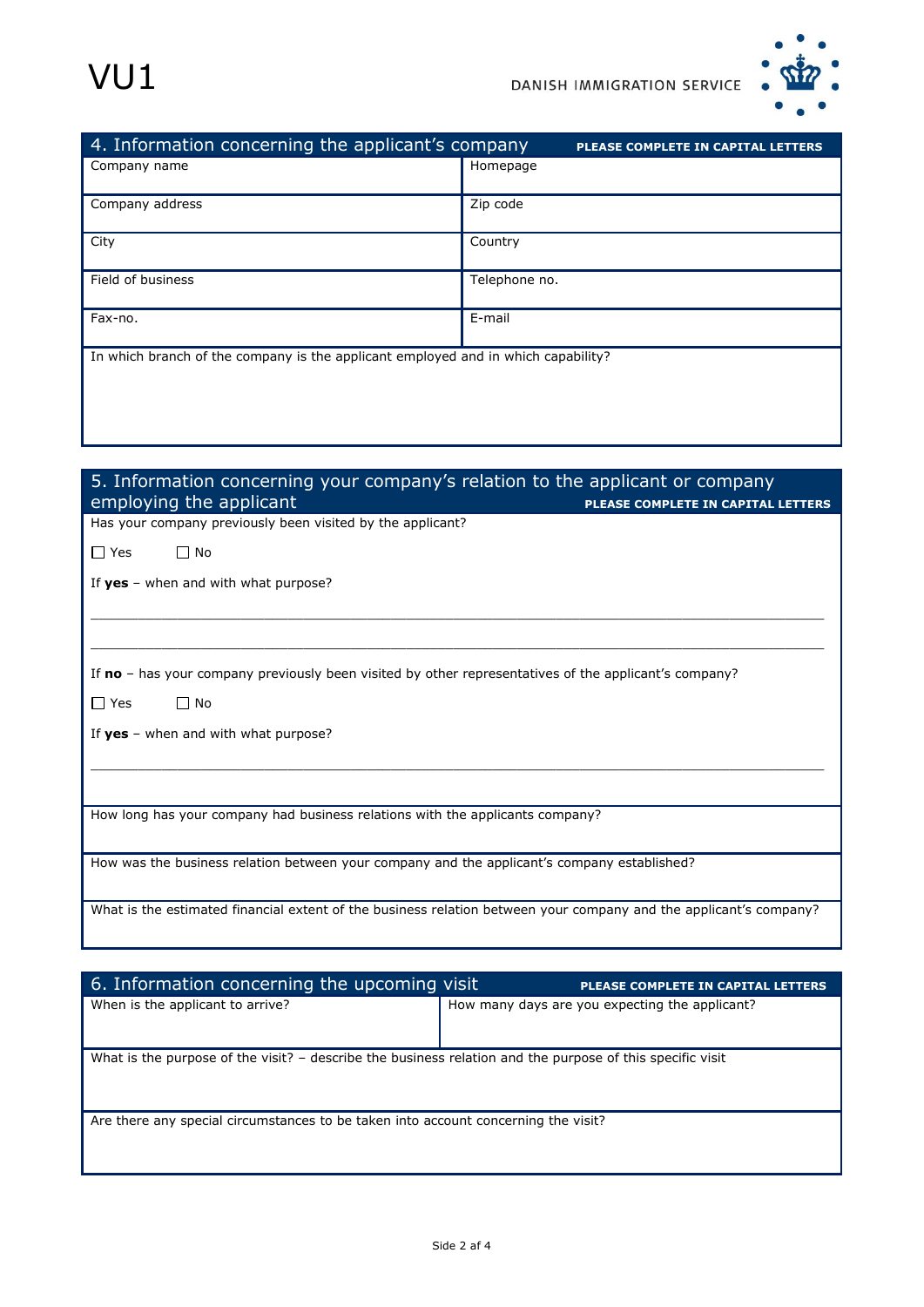



#### 7. Information concerning the payment of costs in relation to the visit **PLEASE COMPLETE IN CAPITAL LETTERS**

Who is paying for the applicant's travel expenses?

 $\Box$  Applicant  $\Box$  Host

Who is financially responsible for the applicant during the stay?

 $\Box$  Applicant  $\Box$  Host

Where will the applicant be staying during the visit?

#### 8. Financial situation in connection with travel and stay in Denmark?

Will you, the host, vouch financially for the applicant in connection with travel and stay in Denmark?

 $\Box$  Yes  $\Box$  No

If **yes** – please sign here

#### 9. Additional comments or information concerning the invitation or the visit – **please enclose a program for the proposed activities to take place during the visit PLEASE COMPLETE IN CAPITAL LETTERS**